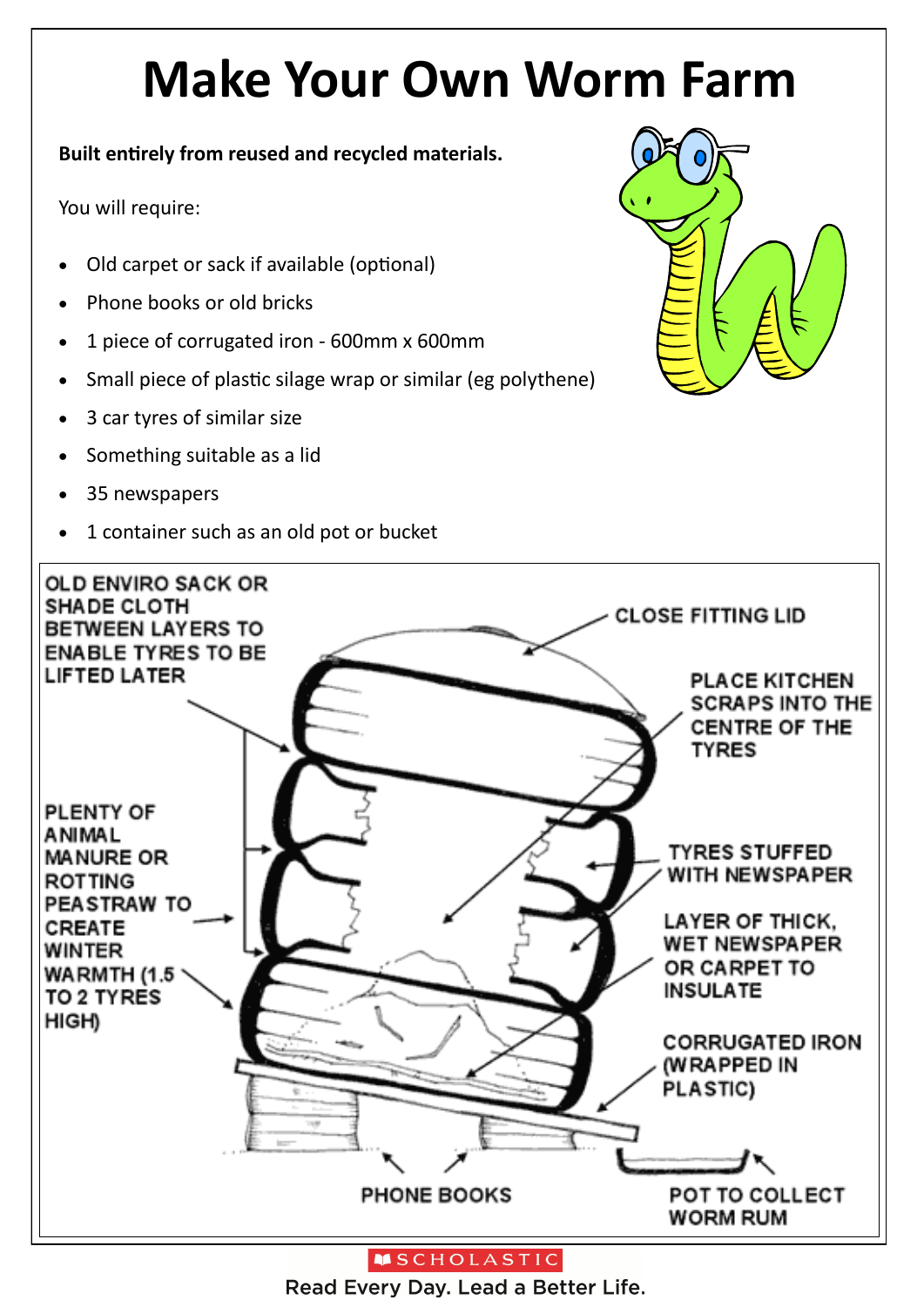## Operating Instructions for your Worm Farm

- 1 Soak the newspapers in water and stuff all three tyres full, one sheet at a time
- 2 Place the corrugated iron on top of the bricks or telephone books, wrap it in silage/ heavy plastic so that the liquid doesn't touch the metal.
- 3 Put the first stuffed tyre on top of the corrugated iron. Put an old sack or carpet inside to make a sort of nest for the new worms

4 Fill this bottom tyre with bedding material (ie horse manure, rotting pea straw, compost) and then tip the worms in. Cover immediately with a thick layer of wet newspaper. Now put the other two stuffed tyres on top.

- 5 Feed regularly with kitchen scraps by lifting up the newspaper. Make sure the farm is kept moist to the touch. Always replace the newspaper to keep it dark.
- 6 Keep the worms and bedding covered with damp newspaper, plus an old sack or carpet (also damp). Place your lid on top of the tyre stack to prevent fly problems.

7 As the tyre stack fills up you can slide out the bottom tyre and empty it of worm castings/ vermicast. The paper in the tyre will probably be full of worms and can be replaced as is, used in your garden or compost heap or given to friends to start new worm farms.

- 8 The empty tyre is now ready for reuse — stuff with fresh, moist newspapers and place on TOP of the tyre stack.
- 9 Regularly empty the pot of worm rum — dilute 8-1 with water and spray or pour on to and around your special plants.
- 10 The nutrients from your kitchen scraps are now available for you to use in your organic garden and your worm population will have increased remarkably.
- 11 Worms suitable for worm farms ([tiger worms\)](http://en.wikipedia.org/wiki/Eisenia_fetida) can be found in animal manure or rotting pea straw.